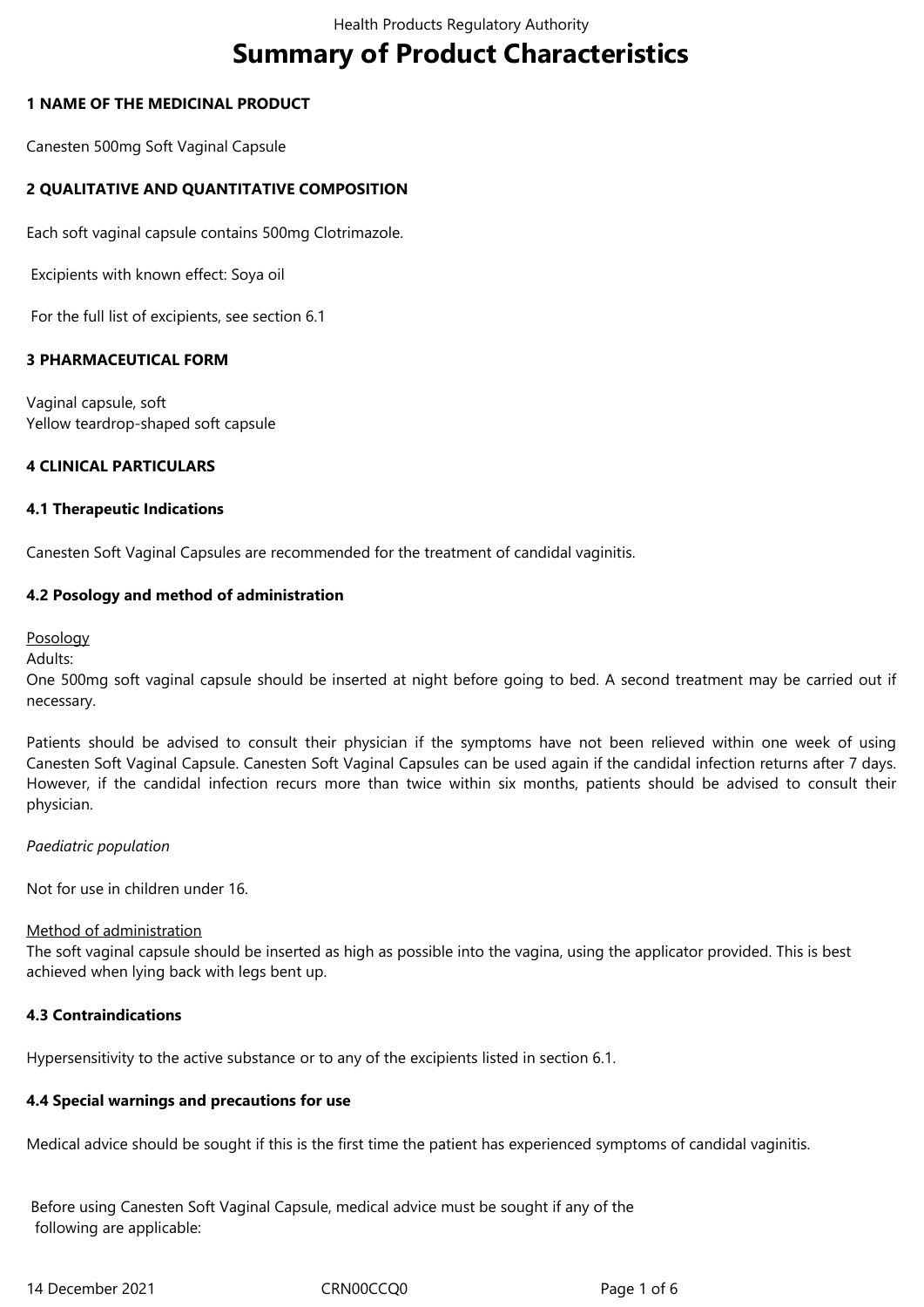#### Health Products Regulatory Authority

- more than two infections of candidal vaginitis in the last 6 months.
- previous history of sexually transmitted disease or exposure to partner with sexually transmitted disease.
- pregnancy or suspected pregnancy.
- aged under 16 or over 60 years.
- known hypersensitivity to imidazoles or other vaginal antifungal products.

Canesten Soft Vaginal Capsules should not be used if the patient has any of the following symptoms where upon medical advice should be sought:

- irregular vaginal bleeding.
- abnormal vaginal bleeding or a blood-stained discharge.
- vulval or vaginal ulcers, blisters or sores.
- lower abdominal pain or dysuria.
- any adverse events such as redness, irritation or swelling associated with the treatment.
- fever or chills.
- nausea or vomiting.
- diarrhoea.
- foul smelling vaginal discharge
- - back pain
	- associated shoulder pain Treatment during the menstrual period should not be performed due to the risk of the soft vaginal capsule being washed out by the menstrual flow. The treatment should be finished before the onset of menstruation. Do not use tampons, intravaginal douches, spermicides or other vaginal products while using this product. Vaginal intercourse should be avoided in case of vaginal infection and while using this product because the partner could become infected. Avoid contact with eyes and do not swallow. When used in pregnancy, the soft gel pessary should be inserted without using an applicator (see "Pregnancy"). Canesten Soft Vaginal Capsule contains soya oil. If you are allergic to peanut or soya, do not use this medicinal product

## **4.5 Interaction with other medicinal products and other forms of interactions**

Concomitant treatment with vaginal clotrimazole and oral tacrolimus (FK-506; immunosuppressant) might lead to increased tacrolimus plasma levels and similarly with sirolimus. Patients should thus be closely monitored for signs and symptoms of tacrolimus or sirolimus overdosage, if necessary by determination of the respective plasma levels.

Laboratory tests have suggested that, when used together, this product may cause damage to latex contraceptives. Consequently the effectiveness of such contraceptives may be reduced. Patients should be advised to use alternative precautions for at least five days after using this product.

#### **4.6 Fertility, pregnancy and lactation**

#### Pregnancy:

There are limited data available from the use of clotrimazole in pregnant women. Animal studies with clotrimazole have shown reproductive toxicity at high oral doses (see section 5.3). At the low systemic exposures of clotrimazole following vaginal treatment, harmful effects are considered unlikely. Clotrimazole can be used during pregnancy, but only under the direction of a doctor or midwife.

During pregnancy the treatment should be carried out with clotrimazole vaginal tablets, since these can be inserted without using an applicator.

#### Breastfeeding:

There are no data on the excretion of clotimazole into human milk. However, systemic absorption is minimal after administration and is unlikely to lead to systemic effects. Clotrimazole may be used during lactation under medical supervision.

#### Fertility:

 No human studies of the effects of clotrimazole on fertility have been performed, however, animal studies have not demonstrated any effects of the drug on fertility (see Section 5.3).

# **4.7 Effects on ability to drive and use machines**

14 December 2021 CRN00CCQ0 Page 2 of 6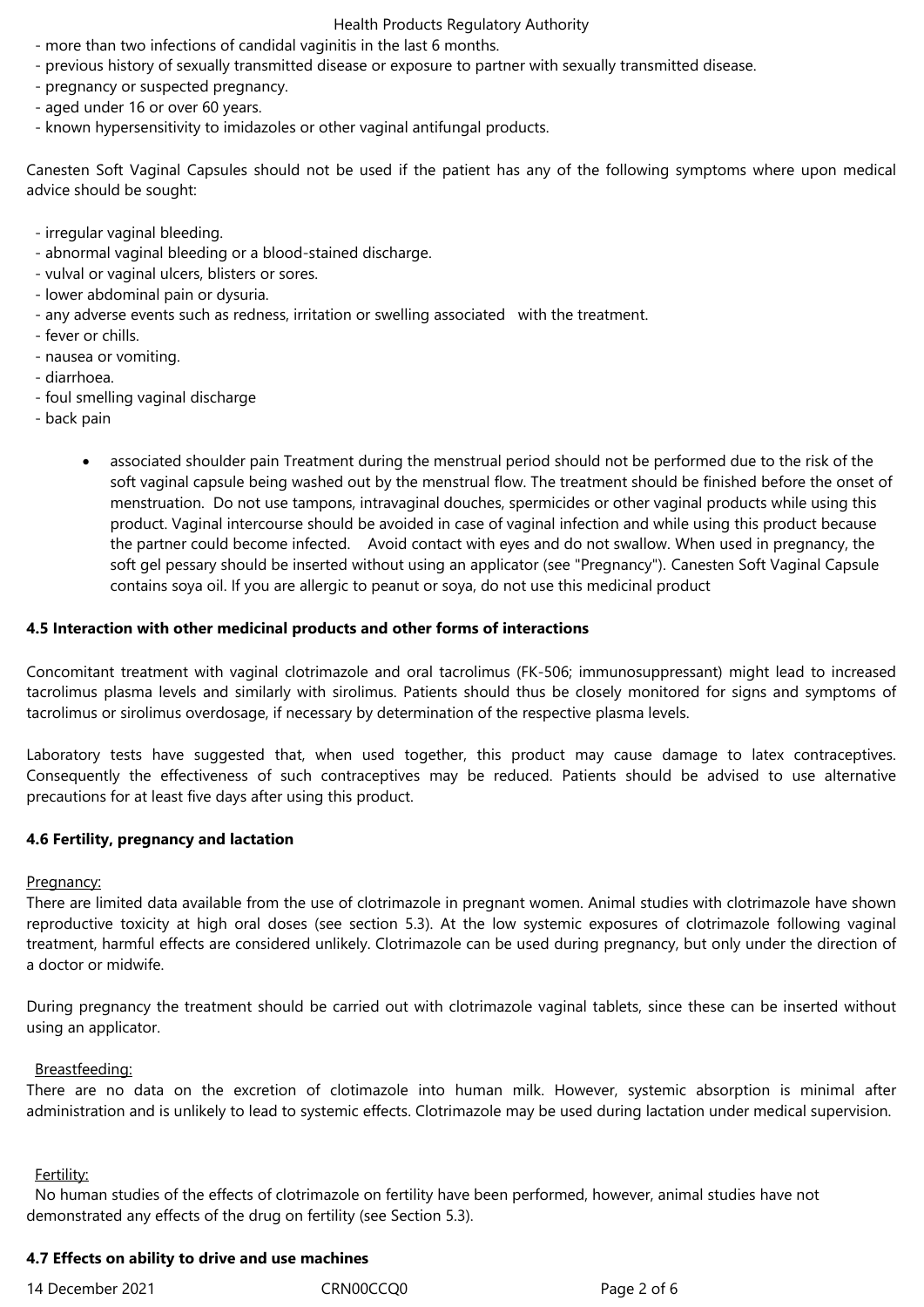## **4.8 Undesirable effects**

Frequency not known. The following adverse reactions have been identified during post-approval use of Clotrimazole. Because these reactions are reported voluntarily from a population of uncertain size, it is not always possible to reliably estimate their frequency.

 Immune system disorders: Hypersensitivity, anaphylactic reactions, angioedema

 Vascular disorders Syncope, hypotension

 Respiratory, thoracic and mediastinal disorders Dyspnea

 Skin and subcutaneous tissue disorders Rash,urticaria

 Reproductive system and breast disorders Vulvovaginal discomfort, vulvovaginal burning sensation, vaginal exfoliation, ,vulvovaginal pruritus, , vulvovaginal pain, vaginal haemorrhage, vulvovaginal erythema, vaginal discharge,

 Gastrointestinal disorders: abdominal pain, nausea

 General disorders and administration site conditions Application site irritation, oedema, pain

# Reporting of suspected adverse reactions

 Reporting suspected adverse reactions after authorisation of the medicinal product is important. It allows continued monitoring of the benefit/risk balance of the medicinal product. Healthcare professionals are asked to report any suspected adverse reactions via HPRA Pharmacovigilance; Website: www.hpra.ie.

# **4.9 Overdose**

In the event of accidental oral ingestion, gastric lavage is [rarely requir](http://www.hpra.ie/)ed and should be considered only if clinical symptoms of overdose become apparent (e.g. dizziness, nausea or vomiting). It should be carried out only if the airway can be protected adequately.

# **5 PHARMACOLOGICAL PROPERTIES**

#### **5.1 Pharmacodynamic properties**

Gynaecological antiinfectives and antiseptics – imidazole derivatives ATC Code: G01A F02

Clotrimazole is an imidazole derivative with a broad spectrum of antimycotic activity.

Mechanism of Action

Clotrimazole acts against fungi by inhibiting ergosterol synthesis. Inhibition of ergosterol synthesis leads to structural and functional impairment of the cytoplasmic membrane.

## Pharmacodynamic Effects Clotrimazole has a broad antimycotic spectrum of action in vitro and in vivo, which includes dermatophytes, yeasts, moulds, etc.

14 December 2021 CRN00CCQ0 Page 3 of 6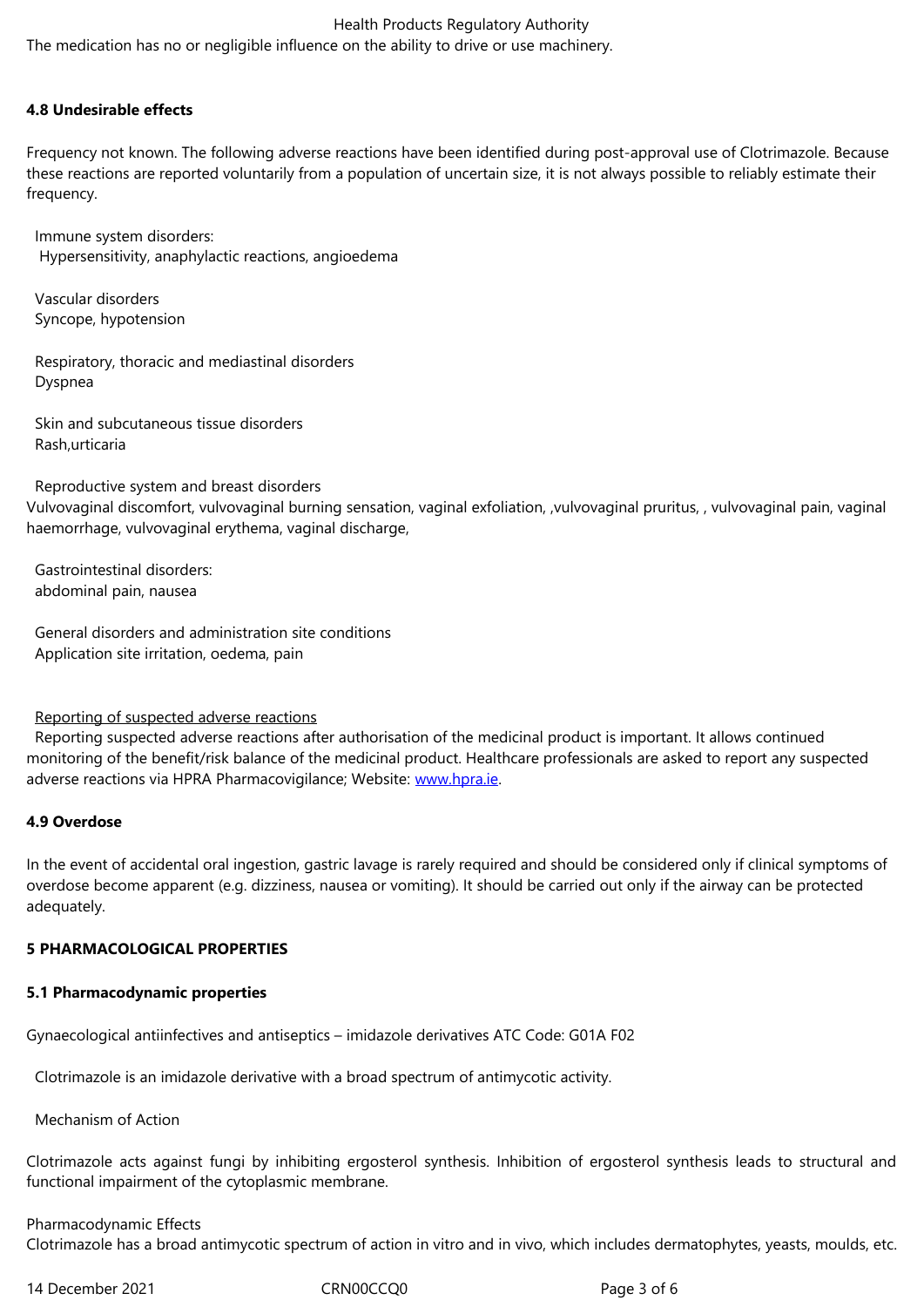## Health Products Regulatory Authority

Under appropriate test conditions, the MIC values for these types of fungi are in the region of less than 0.062 – 8.0 micrograms/ml substrate. The mode of action of clotrimazole is fungistatic or fungicidal depending on the concentration of clotrimazole at the site of infection. In-vitro activity is limited to proliferating fungal elements; fungal spores are only slightly sensitive.

 In addition to its antimycotic action, clotrimazole also acts on gram-positive microorganisms (Streptococci/Staphylococci/ Gardnerella vagiinalis) and gram-negative microorganisms (Bacteroides). It has no effect on lactobacilli.

In vitro, clotrimazole inhibits the multiplication of Corynebacteria and gram-positive cocci – with the exception of Enterococci – in concentrations of 0.5 – 10 micrograms/ml substrate.

Primarily resistant variants of sensitive fungal species are very rare; the development of secondary resistance by sensitive fungi has so far only been observed in very isolated cases under therapeutic conditions.

Clotrimazole 500 mg vaginal capsule is non-inferior to a single dose of Clotrimazole 500 mg vaginal tablet in terms of overall response defined as clinical and mycological cure at 14 days after treatment.

# **5.2 Pharmacokinetic properties**

Pharmacokinetic investigations after vaginal application have shown that only a small amount of clotrimazole  $(3 - 10\%)$  is absorbed. Due to the rapid hepatic metabolism of absorbed clotrimazole into pharmacologically inactive metabolites the resulting peak plasma concentrations of clotrimazole after vaginal application of a 500mg dose were less than 10 ng/ml, reflecting that clotrimazole applied intravaginally does not lead to measurable systemic effects or side effects.

# **5.3 Preclinical safety data**

Non-clinical data reveal no special hazard for humans based on conventional studies of safety pharmacology, repeated dose toxicity, genotoxicity, carcinogenic potential and toxicity to reproduction and development.

The local and systemic tolerance of clotrimazole in different dosage forms was assessed in intravaginal studies in dogs and monkeys and in subacute dermal studies in rabbits. There was no evidence of treatment-related local or systemic adverse effects in any of these studies.

The oral toxicity of clotrimazole has been well-studied.

Following a single oral administration, clotrimazole was slightly-to-moderately toxic in experimental animals, with LD50 values of 761 to 923 mg/kg bw for mice, 95 to 114 mg/kg bw for newborn rats and 114 to 718 mg/kg bw for adult rats, > 1000 mg/kg bw for rabbits, and > 2000 mg/kg bw for dogs and cats.

In repeated dose oral studies conducted in rats and dogs, the liver was found to be the primary target organ for toxicity. This was evidenced by an increase in serum transaminase activities and the appearance of liver vacuolation and fatty deposits starting at 50 mg/kg in the chronic (78-week) rat study and at 100 mg/kg in the subchronic (13-week) dog study.

Clotrimazole has been extensively studied in in vitro and in vivo mutagenicity assays, and no evidence of mutagenic potential was found. A 78-week oral dosing study of clotrimazole in rats did not show any carcinogenic effect.

In a rat fertility study, groups of FB30 rats received oral doses of clotrimazole up to 50 mg/kg bw, for 10 weeks prior to mating and either throughout a 3-week mating period (for males only) or, for females, until day 13 of gestation or 4-week postpartum. Neonatal survival was reduced in 50 mg/kg bw group. Clotrimazole at doses up to 25 mg/kg bw did not impair the development of the pups. Clotrimazole at all doses did not affect fertility.

No teratogenicity effects were demonstrated in studies in mice, rabbits, and rats, given oral doses of up to 200, 180, and 100 mg/kg, respectively.

A study with 3 lactating rats administered 30 mg/kg clotrimazole intravenously showed that the drug was secreted into milk at levels higher than in plasma by a factor of 10 to 20 at 4 hrs after administration, followed by a decline to a factor of 0.4 by 24 hrs.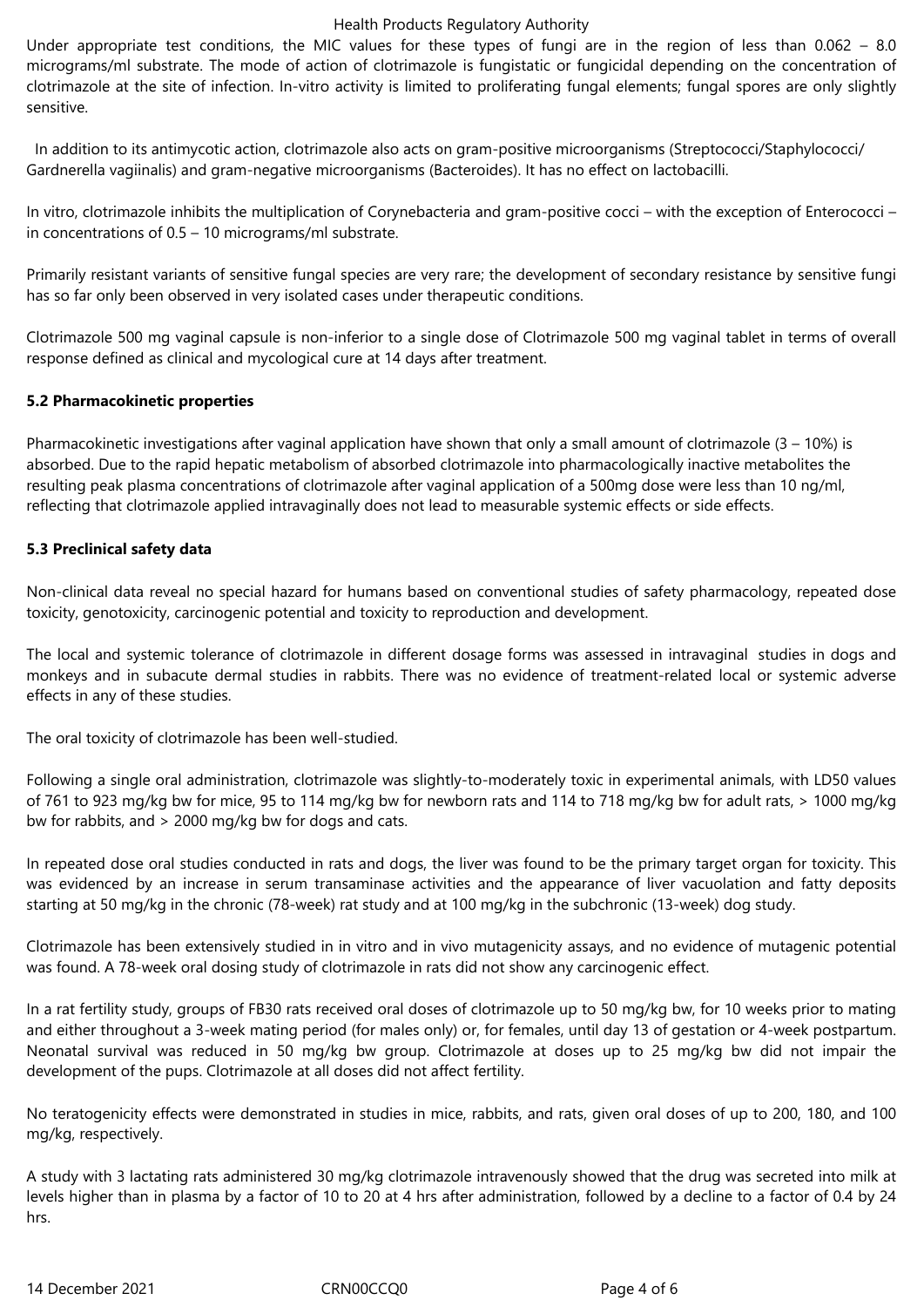# Health Products Regulatory Authority

Given the limited absorption of clotrimazole after vaginal application (estimated to be 3%-10%), no hazard is expected from the use of vaginal clotrimazole.

# **6 PHARMACEUTICAL PARTICULARS**

# **6.1 List of excipients**

White soft paraffin Liquid paraffin Gelatine Glycerol

 Titanium dioxide (E171) Quinoline yellow (E104) Sunset yellow (E110) Lecithin (source of soya oil) Medium-chain triglycerides.

# **6.2 Incompatibilities**

Not applicable.

# **6.3 Shelf life**

3 years

# **6.4 Special precautions for storage**

This medicinal product does not require any special temperature storage precautions.

# **6.5 Nature and contents of container**

Each pack contains 1 soft vaginal capsule, which is packed into a blister consisting of formed clear triplex laminate film PVC/PVdC/PVC (Total PVC 250 $\mu$ m; PVdC 120g/m<sup>2</sup>) sealed with 20  $\mu$ m hard tempered aluminium lidding foil). The blister and a white disposable PP applicator, which is wrapped separately, are enclosed in a cardboard carton.

# **6.6 Special precautions for disposal and other handling**

Each applicator is for single use only. Any unused medicinal product or waste material should be disposed of in accordance with local requirements.

# **7 MARKETING AUTHORISATION HOLDER**

Bayer Limited The Atrium Blackthorn Road Dublin 18 Ireland

# **8 MARKETING AUTHORISATION NUMBER**

PA1410/039/010

# **9 DATE OF FIRST AUTHORISATION/RENEWAL OF THE AUTHORISATION**

Date of first authorisation: 12<sup>th</sup> December 2014 Date of latest renewal: 11<sup>th</sup> December 2019